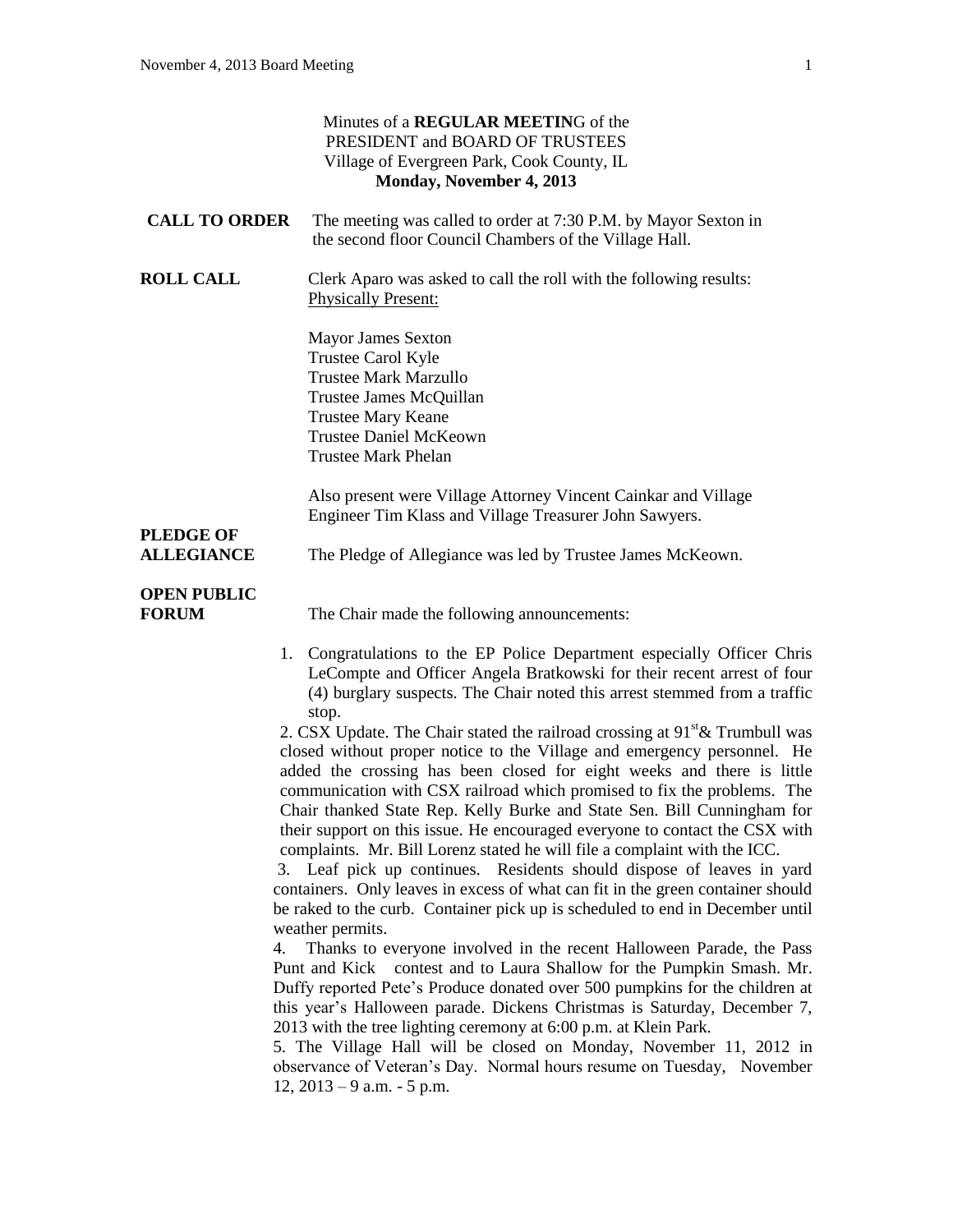6. Central Junior High School will host their annual Veteran's Breakfast on Friday, November 8, 2013 at 8:00 a.m. All interested Veterans are encouraged to contact the school for info. The Chair reminds everyone to thank a vet.

7. The Chair encouraged everyone to attend the Evergreen Park High School football game. He noted the team remains undefeated; with a final home game that will take place in two weeks.

8. Update on Aqua. The Chair stated the Village has served notice to the new owner of Aqua that the building/grounds must be secured and demolished.

9. Thanks to Mr. Lorenz for the sale of the black dirt at the golf course property for a profit of \$50,000.00

10. The Chair received a letter of thanks to the EP Fire Department for their collection of \$1,500 for the Muscular Dystrophy Association.

#### **OPEN PUBLIC AUDIENCE** NONE.

# **REGULAR**

**AGENDA** Motion by Trustee Phelan second by Trustee Kyle to waive the reading of the minutes of the October 21, 2013 Regular Meeting of the President and Board of Trustees and approved as presented was passed by unanimous voice vote and so ordered by the Chair.

## **RESOLUTION**

**NO. 25-2013 & RESOLUTION**

**NO. 1-2014** Motion by Trustee McQuillan second by Trustee Marzullo, to approve **Resolution NO. 25-2013** to close this fiscal year and **Resolution NO. 1- 2014**. Resolution NO. 25-2013 with expenditures of the General Corporate Fund of \$ 291,788.30 and the Sewer and Water Fund in the amount of \$ 133,151.04 and the  $95<sup>th</sup>$  Street TIF Fund of \$ 6,600.00 and the Capital Improvement Fund of \$ 9,561.00 and the Street Bond Fund of \$ 4,000.00 for a total of \$ 445,100.34. **Resolution NO. 1-2014** with expenditures of the General Corporate Fund of expenditures \$ 280,196.43 and Sewer and Water Fund,

> \$ 17,090.78 for a total of \$ 297,287.21. Upon roll call, voting YES: Trustees McQuillan, Keane, McKeown, Phelan, Kyle and Marzullo: voting NO: NONE. The motion was passed and so ordered by the Chair.

## **WATER COLLECTORS**

**REPORT** Motion by Trustee Phelan second by Trustee McKeown to approve the Water Collector's report for **October 2013** for information and file in the amount of \$ 808,239.57. the motion was passed by unanimous voice vote and so ordered by the Chair.

### **VILLAGE COLLECTORS REPORT**

Motion by Trustee Marzullo second by Trustee McQuillan to approve the Village Collector's report for **October 2013** for information and file in the amount of \$1,255,999.43. The motion was passed by unanimous voice vote and so ordered by the Chair.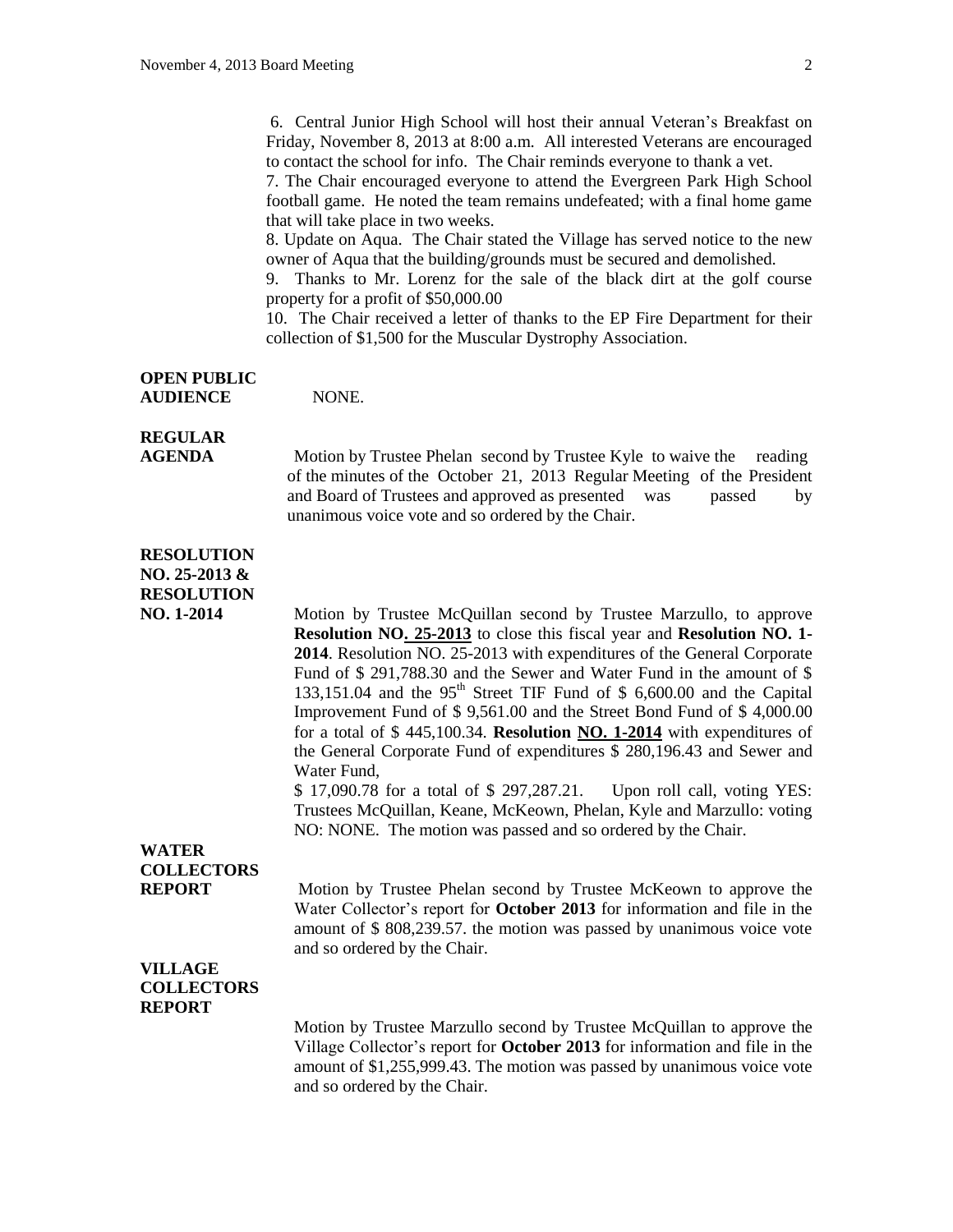## **BUSINESS**

**CERTIFICATES** Motion by Trustee McQuillan second by Trustee Marzullo to approve the application for Business Regulation Certificate for **Shadow 300, LLC** to operate a security/ investigational services and concealed carry weapons training located at 8859 S. Kedzie Avenue with no shooting at this location. Trustee Keane asked for the applicants credentials. The Chair noted the applicant has been cleared by the EPPD and is state certified and is a Chicago Police Sergeant. Upon roll call, voting YES: Trustees Keane, McKeown, Phelan, Kyle, Marzullo and McQuillan; voting NO: NONE. The motion was passed and so ordered by the Chair.

# **LIQUOR**

**LICENSE** Motion by Trustee Kyle second by Trustee Keane to approve the Class H consumption on premises (beer, wine and specified drinks, i.e. margaritas) liquor license for Pedway/ dba/La Cocina Jaliscienco located at 3324 W.  $95<sup>th</sup>$  Street. The Chair encouraged everyone to visit the new establishment and have some great authentic Mexican food. Upon roll call, voting YES: Trustees Keane, McKeown, Phelan, Kyle, Marzullo and McQuillan; voting NO: NONE. The motion was passed and so ordered by the Chair.

### **BINNY'S EXTENDED HOURS**

Motion by Trustee Marzullo second by Trustee Keane to approve the request from Binny's Beverage Depot to extend Sunday business hours on Sunday to sell liquor products at 9:00 a.m. The Chair read a portion of the letter from Mr. Mike Binstein and noted he has made a huge investment in Evergreen Park. The Chair noted this is carry out only and will affect any establishment with carry out liquor licenses. Upon roll call, voting YES: Trustees McKeown, Marzullo, McQuillan and Keane; voting NO: Trustee Phelan and Trustee Kyle. The motion was passed and so ordered by the Chair.

# **OCS DIRECTOR**

**APPOINTMENT** Motion with pleasure by Trustee Kyle second by Trustee Phelan to approve the appointment of Mary Ann Diehl as the Office of Citizens' Services Director. The Chair noted Mary Ann has worked as Assistant to former Director Jolene Churak for the past ten (10) years. The Chair congratulated her and the audience and Board gave her a hearty round of applause. Upon roll call, voting YES: Trustees Phelan, Kyle, Marzullo, McQuillan, Keane and McKeown; voting NO: NONE. The motion was passed and so ordered by the Chair.

## **NO. 22-2013** Motion by Trustee Phelan second by Trustee McQuillan to approve **ORDINANCE NO. 22-2013, "AN ORDINANCE APPROVING THE EVERGREEN PARK PLACE BUSINESS DISTRICT REDEVELOPMENT PLAN."** Upon roll call voting YES: Trustees Kyle, Marzullo, McQuillan, Keane, McKeown and Phelan; voting NO: NONE. The motion was passed and so ordered by the Chair.

**ORDINANCE**

**ORDINANCE**

**NO. 23-2013** Motion by Trustee McKeown second by Trustee Kyle to approve **ORDINANCE NO. 23-2013, "AN ORDINANCE DESIGNATING THE EVERGREEN PARK PLACE BUSINESS DISTRICT UNDER**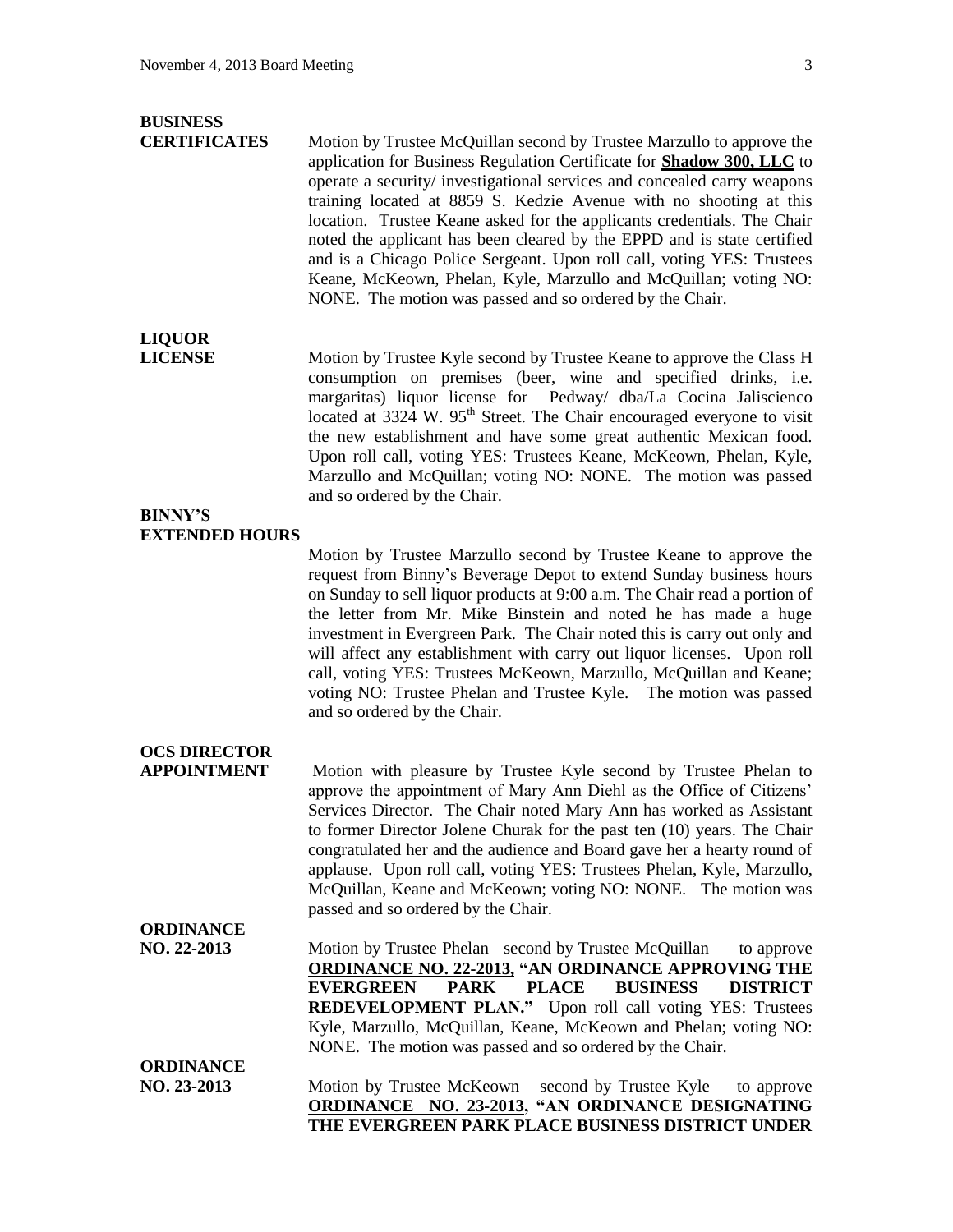**ORDINANCE**

**ORDINANCE**

**THE ILLINOIS BUSINESS DISTRICT DEVELOPMENT AND REDEVELOPMENT ACT."** Upon roll call voting YES: Trustees Marzullo, McQuillan, Keane, McKeown, Phelan and Kyle; voting NO: NONE. The motion was passed and so ordered by the Chair.

**NO. 24-2013** Motion by Trustee Marzullo second by Trustee Phelan to approve **ORDINANCE NO. 24-2013, "AN ORDINANCE AUTHORIZING THE VILLAGE OF EVERGREEN PARK TO SEEK CLASS 8 CERTIFICATION FROM THE OFFICE OF THE COOK COUNTY ASSESSOR FOR THE REAL ESTATE LOCATED AT THE SOUTHWEST CORNER OF 95TH STREET AND WESTERN AVENUE IN THE VILLAGE OF EVERGREEN PARK, COOK COUNTY, ILLINOIS."** The Chair noted this requires approval from the Cook County Board to implement tax breaks for the former Plaza location. Upon roll call voting YES: Trustees McQuillan, Keane, McKeown, Phelan, Kyle and Marzullo; voting NO: NONE. The motion was passed and so ordered by the Chair.

**NO. 25-2013** Motion by Trustee Phelan second by Trustee Keane to approve **ORDINANCE NO. 25-2013, "AN ORDINANCE APPROVING AN INSTALLMENT PAYMENT CONTRACT AND AUTHORIZING THER ISSUANCE OF \$935,434 CERTIFICATES OF INDEBTEDNESS OF VILLAGE OF EVERGREEN PARK, COOK COUNTY, ILLINOIS."** The Chair noted this is for the purchase of a Fire Department ladder truck and a new pumper. Upon roll call voting YES: Trustees Keane, McKeown, Phelan, Kyle, Marzullo and McQuillan; voting NO: NONE. The motion was passed and so ordered by the Chair.

**EPPD**

**VEHICLE SALE** Motion by Trustee Kyle second by Trustee McQuillan to approve the request from Evergreen Police Department to sell (2) covert unit cars #2655 and # 2645 at the Clinton Auto Auction to the highest bidder. Upon roll call voting YES: Trustees Keane, McKeown, Phelan, Kyle, Marzullo and McQuillan; voting NO: NONE. The motion was passed and so ordered by the Chair.

# **SCHOOL BOARD**

**PROCLAMATION** Motion by Trustee McQuillan second by Trustee McKeown to approve Superintendent Machak request to declare "November 15, 2013 as School Board Members Day in Evergreen Park, Illinois." The motion was passed by unanimous voice vote and so ordered by the Chair.

**EPPD VACANCY/**

**HIRE** Motion by Trustee Phelan second by Trustee Kyle to approve the Police Chief's request to declare two (2) vacancies due to the resignation of one officer and retirement of another officer; and to hire two (2) individuals from the probationary patrol officer eligibility list. The Police Department will have a full complement of 45 full-time patrol officers as allowed by Village Ordinance and a total of 62 full-time sworn police officers as required by the COPS Hiring Grant. Upon roll call voting YES: Trustees McKeown, Phelan, Kyle, Marzullo, McQuillan and